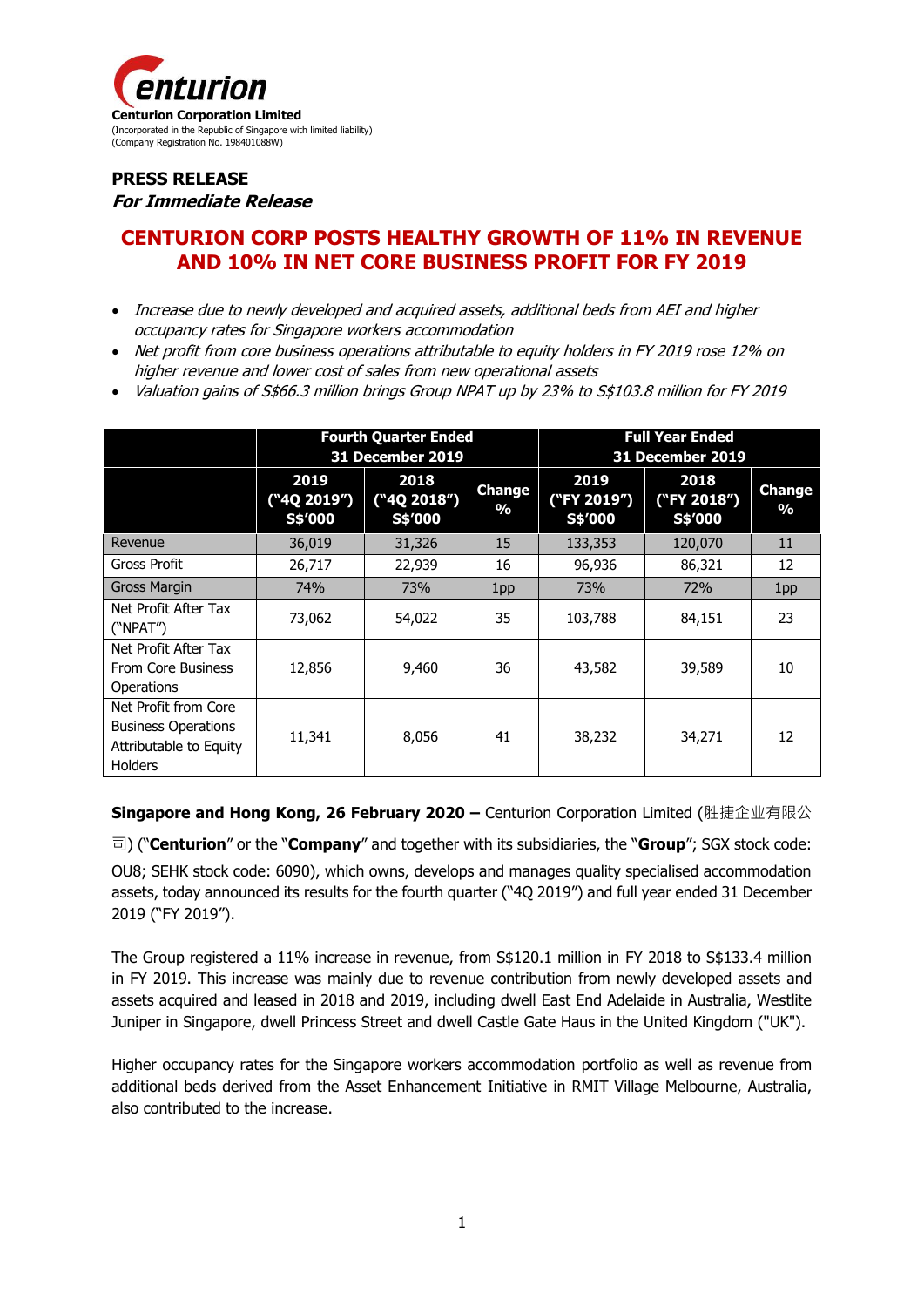

For 4Q 2019, Group revenue rose 15% to S\$36.0 million, largely from revenue contribution from new operating assets dwell East End Adelaide and Westlite Juniper which commenced operations in 1Q 2019 and 3Q 2019 respectively.

Following an independent valuation of the Group's investment properties and assets held for sale as at 31 December 2019, the Group recorded net fair valuation gains of S\$66.3 million. Accordingly, the Group posted net profit after tax of S\$103.8 million for FY 2019, 23% higher compared with S\$84.2 million in FY 2018.

For 4Q 2019, net profit after tax was up 35% to S\$73.1 million, an increase of S\$19.0 million year-onyear, mainly due to net fair valuation gains and increased revenue from an expanded operating portfolio.

Excluding one-off items including fair valuation gains, net profit from core business operations attributable to equity holders was S\$11.3 million in 4Q 2019 and S\$38.2 million for FY 2019, respectively 41% and 12% higher than the previous year.

Commenting on the Group's performance and outlook, Mr Kong Chee Min (江志明), CEO of Centurion Corporation said: "We are pleased to conclude the year on a strong footing, which attests to our effective geographical expansion strategy.

We have made significant developments during the year, adding to our asset portfolio in the UK as well as in Singapore and Malaysia. These assets will accrete to our continued growth in the year ahead."

"We will continue to enhance our specialised accommodation portfolio in both key and new markets, to generate stable and recurring income in the near-term."

In line with Centurion's strategic expansion plans, the Group had, in December 2019, acquired its second asset in Nottingham, UK – dwell Archer House – adding 177 beds to its student accommodation portfolio. In 3Q 2019, Centurion commenced construction of three additional dormitory blocks on a vacant parcel of land adjacent to Westlite Tampoi in Johor. The development is expected to be completed in 3Q 2020 and will add approximately 3,600 beds. In Singapore, Centurion secured a 10 year lease which commenced in September 2019, with an option to renew for another five years, for Westlite Juniper, adding approximately 1,900 beds.

On 14 Feb 2020, Centurion announced that it has obtained Written Permission from the Urban Redevelopment Authority for the reconstruction of an existing block in Westlite Toh Guan into a new eight-storey workers dormitory and industrial training centre. With the reconstruction, the Company expects to receive an extension of the existing lease for the approved use of the property as a workers dormitory, by an additional 25 years from September 2032 to November 2057.

Following the recent amendments to Rule 705(2) of the SGX-ST Listing Manual, which came into effect on 7 February 2020, the Company will not be required to release its financial results on a quarterly basis. The Board has, after due deliberation, decided not to continue with the quarterly reporting and instead announce the financial results on a half-yearly basis. The Company will however provide relevant operating information and updates published on a quarterly basis.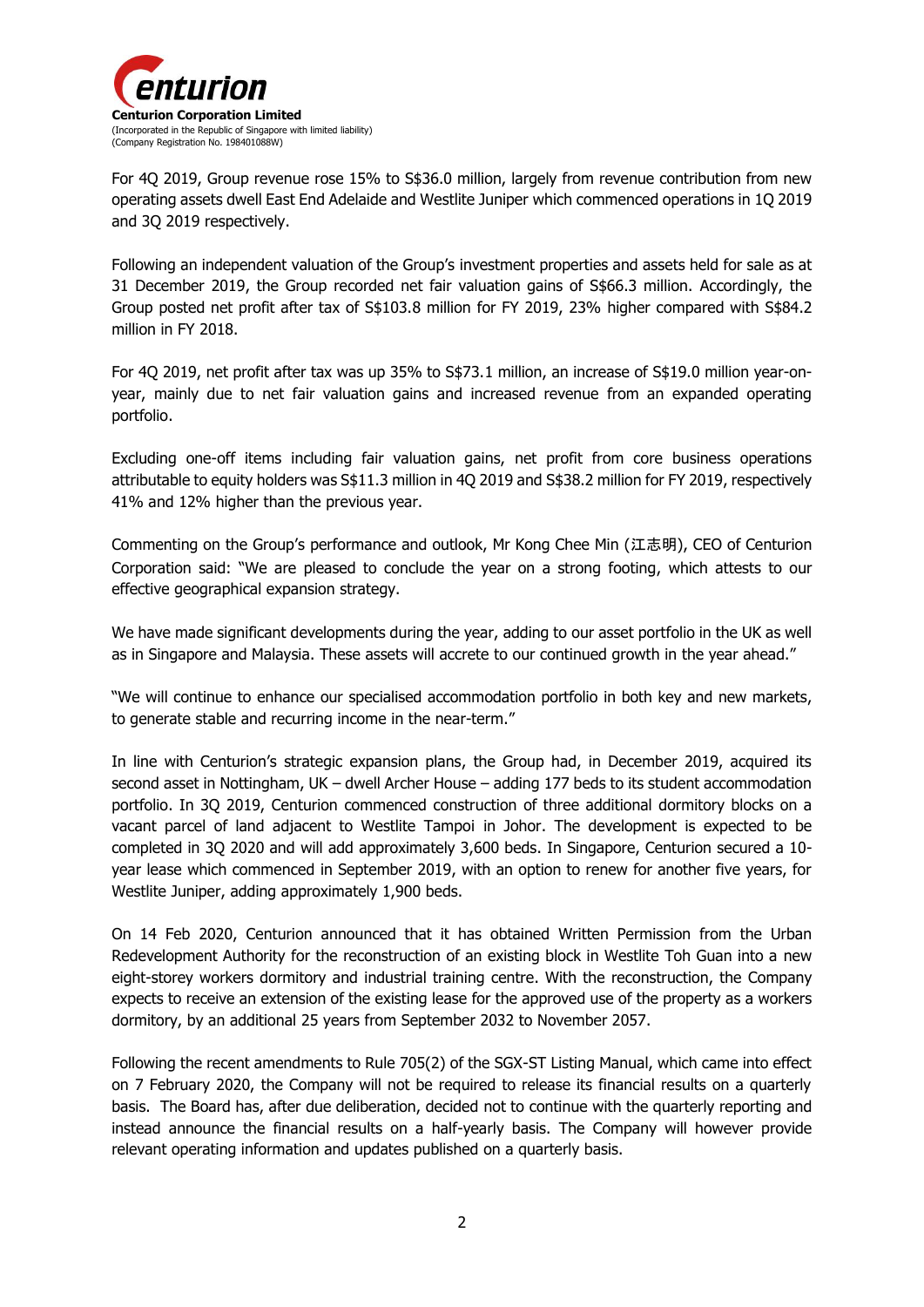

To reward shareholders, the Board has recommended a final dividend of 1.0 Singapore cent per share (equivalent to  $5.56$  cents<sup>1</sup> per share for Hong Kong shareholders), bringing the total dividend payout for FY 2019 to 2.0 Singapore cents per share.

**- END -**

#### **About Centurion Corporation Limited**

Centurion Corporation Limited ("Centurion" or the "Company" and together with its subsidiaries, the "Group") owns, develops and manages quality, purpose-built workers accommodation assets in Singapore and Malaysia, and student accommodation assets in Singapore, Australia, South Korea, the United Kingdom ("UK") and the United States ("US").

The Group owns and manages a strong portfolio of 33 operational accommodation assets totalling approximately 65,133 beds as of 31 December 2019. With projects currently under development and undergoing asset enhancement works, the Group's portfolio of accommodation assets is expected to grow to approximately 74,833 beds by FY2021.

With global reach and a clear growth strategy to actively enhance and manage its assets, identify strategic acquisitions and joint ventures, as well as develop customised accommodation management services, Centurion is well-positioned to become a leading provider of quality, purpose-built accommodation.

For more information, please visit [http://www.centurioncorp.com.sg.](http://www.centurioncorp.com.sg/)

#### **Investor and Media Contact**

1

Investor Enquiries: George Goh Investor Relations Manager [george.goh@centurioncorp.com.sg](mailto:george.goh@centurioncorp.com.sg) +65-6740-3288

Media Enquiries: Klareco Communications Derrick Tee, CFA / Jaslin Tan [List-Centurion@klarecocomms.com](mailto:List-Centurion@klarecocomms.com) +65-6333-3449

<sup>1</sup> Based on exchange rate of S\$1.00: HK\$5.56 as at 26 February 2020.